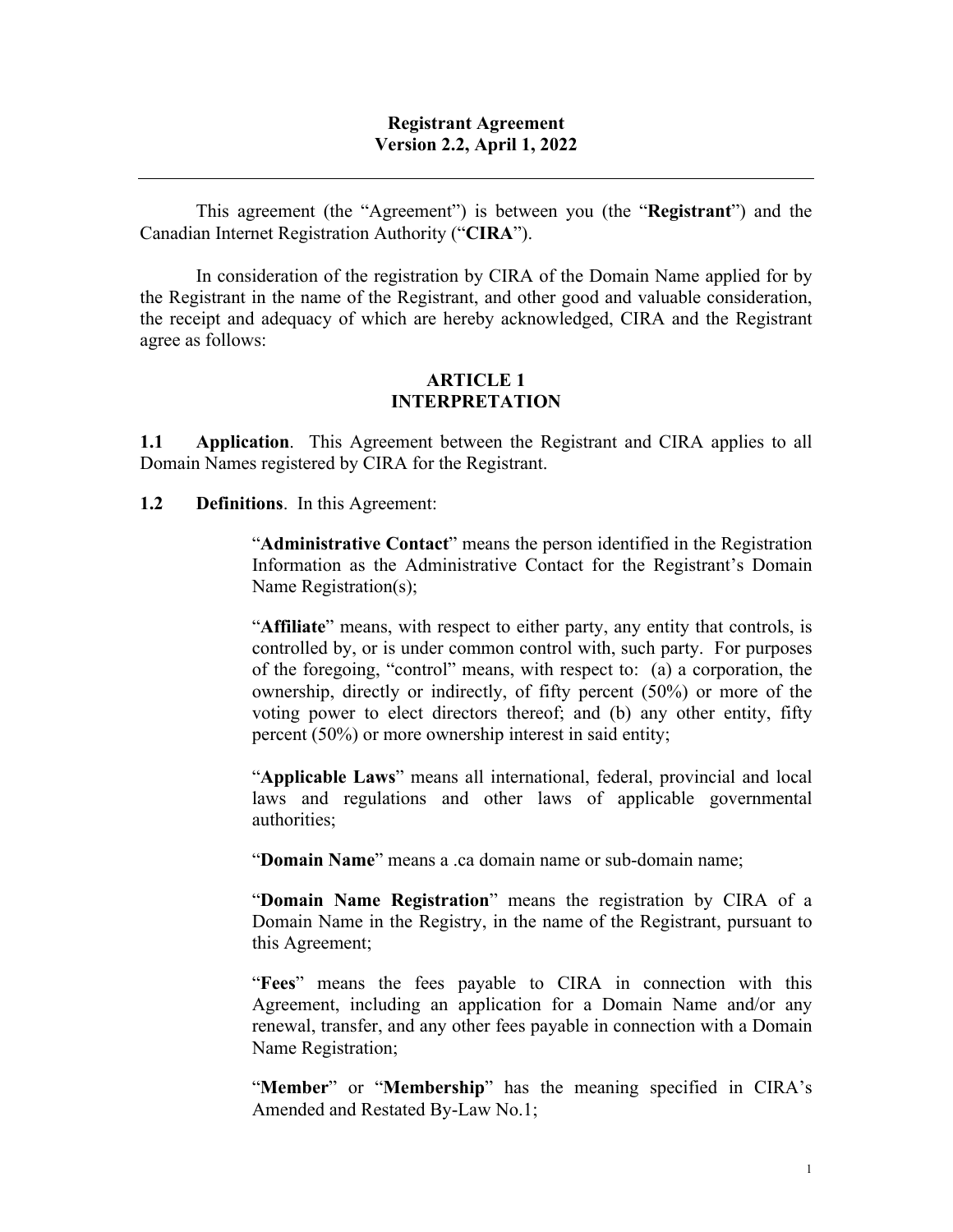"**Person**" means a natural person, partnership, limited partnership, limited liability partnership, corporation, limited liability corporation, unlimited liability company, joint stock company, trust, unincorporated association, joint venture or other entity or governmental entity;

#### "**Registrant**" means:

- in the case of a domain name registered to an individual, the Person listed in the Registrant Name field;
- in the case of a domain name registered to a non-individual, the Person listed in the Registrant Organization field;

"**Registrar of Record**" means the Registrar listed in the Registry as the Registrar of a specific Domain Name Registration, other than CIRA. In no event will CIRA be a Registrar of Record for purposes of the Registry PRP;

"**Registrars**" mean the persons from time to time certified by CIRA to offer Domain Name Registration services within the .ca Internet Domain Name system;

"**Registration Date**" means the date a Domain Name has been activated within the Registry;

"**Registration Information**" means all information which the Registry PRP require the Registrant to submit to CIRA or the Registrar of Record to obtain a Domain Name Registration, or to process any Transaction Request;

"**Registry**" means the .ca Internet Domain Name registry operated by CIRA;

"**Registry PRP**" means the CIRA policies, rules, and procedures relating to Registrants, Registrars, and Domain Name Registrations as may be amended or adopted by CIRA from time to time, which are located on CIRA's website; and

"**Transaction Requests**" means all requests or transactions with respect to a Domain Name Registration, including those to renew, transfer, modify, or delete a Domain Name Registration.

### **ARTICLE 2 AGREEMENT, REGISTRY PRP, AND AMENDMENTS BY CIRA**

**2.1 Acceptance of Agreement and Registry PRP.** This Agreement sets forth the terms and conditions of the registration of Domain Names by the Registrant with CIRA. The Registrant acknowledges that it has read, understood, and agrees to be bound by all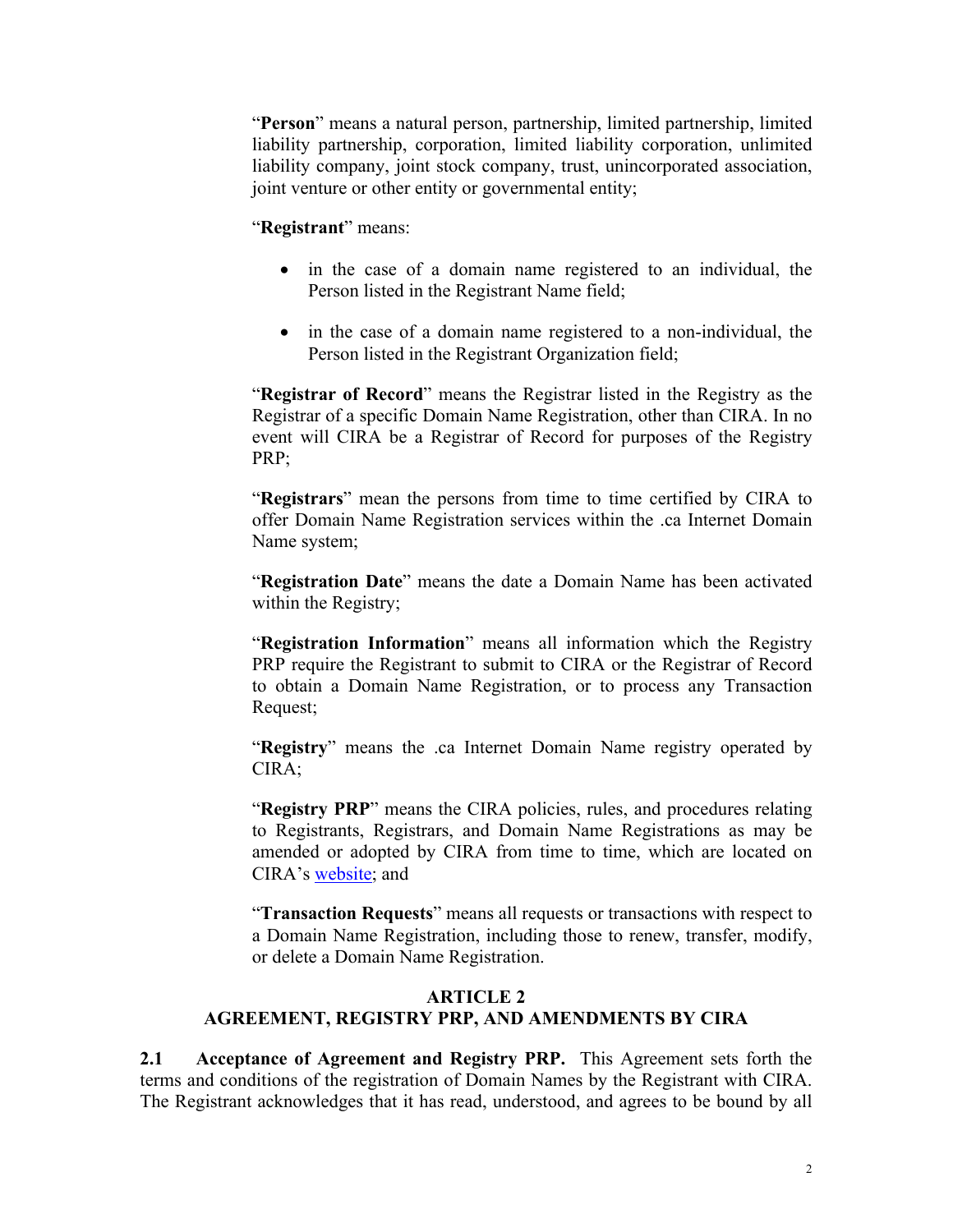the terms and conditions of this Agreement, and the Registry PRP, which CIRA may establish and amend from time to time. The acceptance of the Registrant Agreement and Registry PRP by the Registrant will apply to the current registration request as well as all other further registration requests which the Registrant may make thereafter with the same Registrar.

**2.2 Amendment of Agreement by CIRA.** CIRA shall have the right, at any time and from time to time, to amend any or all of the terms and conditions of this Agreement. CIRA shall use commercially reasonable efforts to notify the Registrant of material amendments to this Agreement by email in accordance with Section 10.1. However, any amendment to this Agreement will be binding and effective upon 30 days after the posting of such amendment on CIRA's website.

**2.3 Amendment and/or Establishment of new Registry PRP by CIRA.** CIRA shall have the right, at any time and from time to time, to amend any or all of the Registry PRP and/or establish new Registry PRP. Any such amendment to the Registry PRP or new Registry PRP will be binding and effective upon the posting of such amendment or new Registry PRP on CIRA's website.

**2.4 Obligation to Review; Disagreement.** The Registrant agrees to periodically review CIRA's website, and specifically this Agreement and the Registry PRP available on CIRA's website, to be aware of any amendments to the Agreement, Registry PRP and/or any new Registry PRP. If the Registrant does not agree with any amendments to the Agreement, the Registry PRP and/or any new Registry PRP, then the Registrant may terminate this Agreement in accordance with Section 7.10. By continuing to maintain Domain Name Registrations in the Registry, the Registrant has agreed to be bound by any amendments to the Agreement, the Registry PRP and/or the establishment of any new Registry PRP after they become effective.

#### **ARTICLE 3 DOMAIN NAMES PROVISIONS**

### **3.1 Registrations of Domain Names.**

- (a) **Applications**. The Registrant acknowledges and agrees that applications for the registration of a Domain Name shall be made to CIRA only by the Registrar of Record, on behalf of the Registrant, in accordance with this Agreement and the Registry PRP.
- (b) **Processing of Applications**. CIRA shall process complete applications for the registration of a Domain Name. CIRA, in its sole discretion, shall have the right to approve or reject any application for the registration of a Domain Name and/or agree or refuse to register any Domain Name for any reason whatsoever with no liability of CIRA whatsoever to the Registrant, the Registrar of Record or any other person. CIRA will give notice to the Registrar of Record upon the approval or rejection of an application.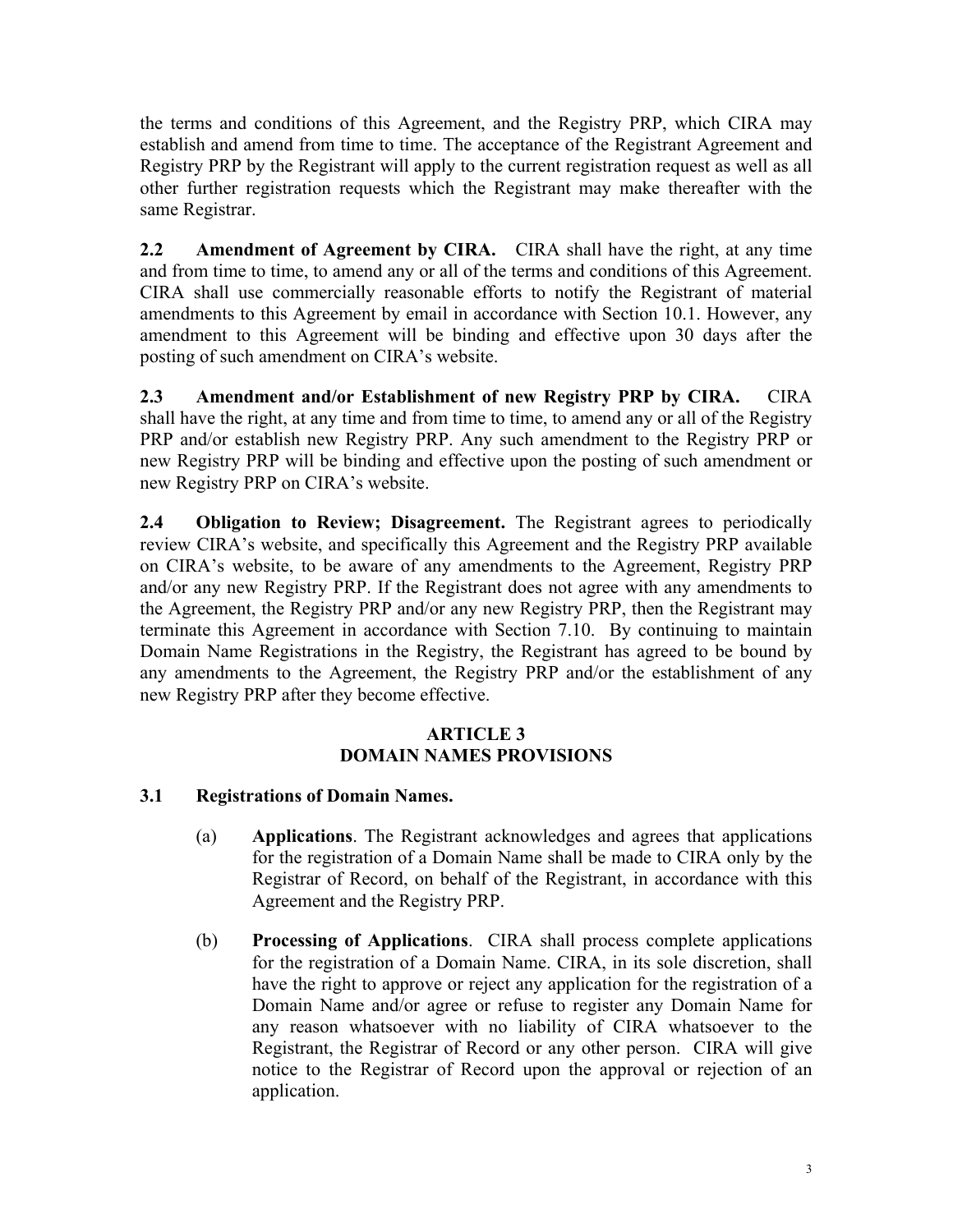**3.2 No Proprietary Right**. The Registrant acknowledges and agrees that a Domain Name is not property and that a Domain Name Registration does not create any proprietary right for the Registrant, the Registrar of Record or any other person in any name used as a domain name or in any Domain Name Registration. The entry of a domain name in the Registry and/or in the "WHOIS" database shall not be construed as evidence of ownership of any Domain Name Registration. The Registrant shall not in any way transfer or purport to transfer a proprietary right in any Domain Name Registration or grant or purport to grant as security or in any other manner encumber or purport to encumber any Domain Name Registration.

**3.3 Renewals, Transfers, Modifications, Deletions and Other Transactions**. The Registrant acknowledges and agrees that a renewal, transfer, modification or deletion of, and any other request or transaction with respect to, a Domain Name Registration shall be made in accordance with this Agreement and the Registry PRP. CIRA will notify the Registrar of Record of any renewal, transfer, modification, deletion or other transaction regarding a Domain Name Registration.

**3.4 Right of CIRA to Verify Information and Compliance.** CIRA is entitled at any time and from time to time during the Term (as defined in Section 7.1) to verify: (a) the truth, accuracy and completeness of any information provided by the Registrant to CIRA, whether directly, through any of the Registrars of Record or otherwise; and (b) the compliance by the Registrant with the provisions of the Agreement and the Registry PRP. The Registrant shall fully and promptly cooperate with CIRA in connection with such verification and shall give to CIRA, either directly or through the Registrar of Record such assistance, access to and copies of, such information and documents as CIRA may reasonably require to complete such verification. CIRA and the Registrant shall each be responsible for their own expenses incurred in connection with such verification.

# **3.5 Administrative Contacts.**

- (a) **Agent for the Registrant.** The Registrant acknowledges and agrees that the Administrative Contact is hereby irrevocably authorized by the Registrant to: 1. act as the Registrant's agent in connection with the Registrant's Domain Name Registrations; 2. be CIRA's contact for the Registrant and the Domain Name Registration(s); and 3. is recognized by CIRA and hereby irrevocably authorized by the Registrant to take any and all actions in connection with the Domain Name Registration(s) including, without limitation, renewing, transferring, modifying, or deleting it. Notwithstanding the foregoing, in the event of any dispute between the Registrant and the Registrant's Administrative Contact, the Registrant shall prevail.
- (b) **Registrant and Administrative Contact Email Addresses.** The Registrant acknowledges and agrees that CIRA notices to the Registrant will be sent by email only, as set forth in Section 10.1 (Notices). It is solely the responsibility of the Registrant to ensure that the email addresses of the Registrant and its Administrative Contact are at all times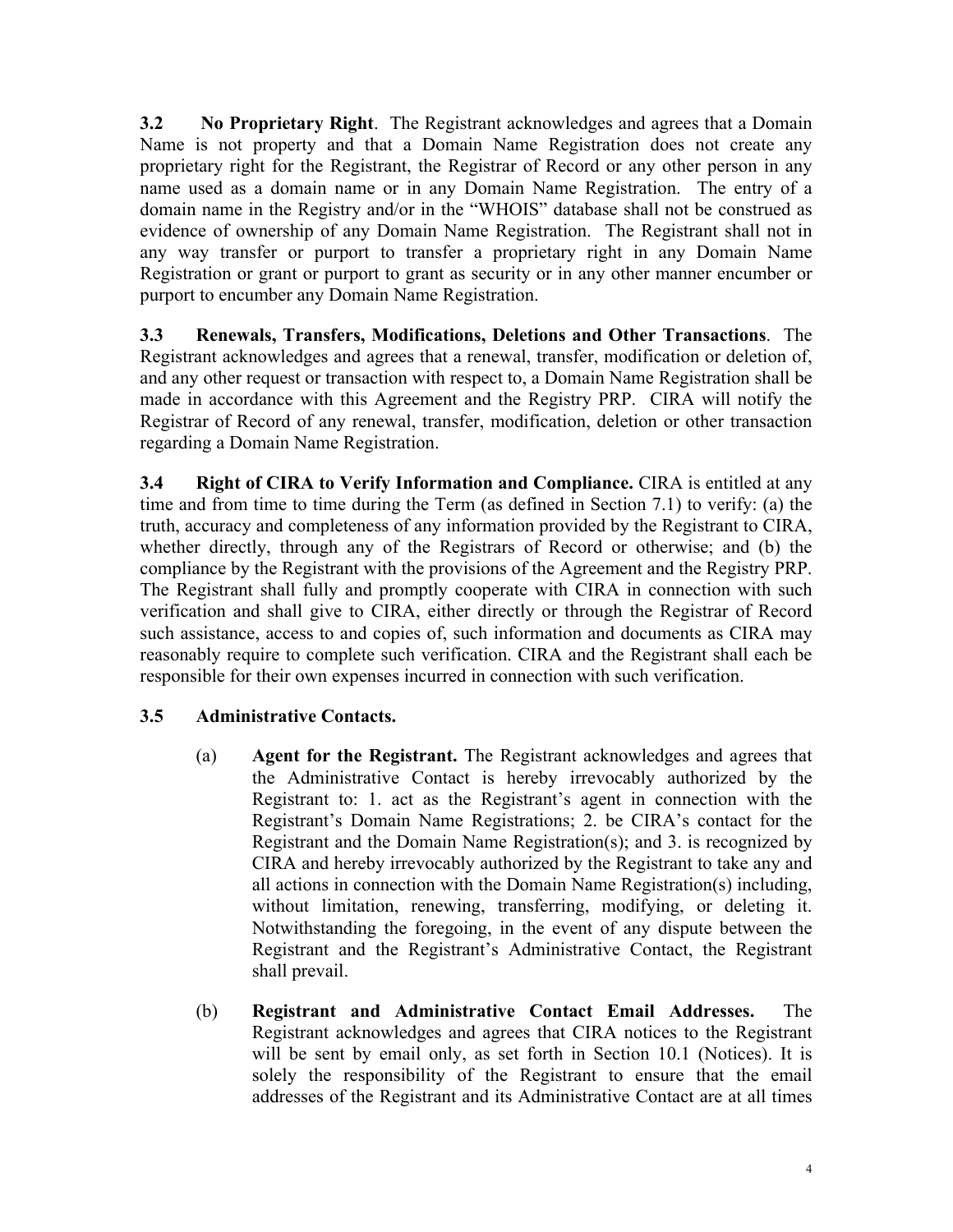functional and accurate and to make arrangements with its Administrative Contact to receive any notices that are sent by CIRA only to the Registrant's Administrative Contact. If CIRA can show that a notice was sent to either the Registrant or the Registrant's Administrative Contact email addresses, CIRA shall not be liable to the Registrant or any third party for damages arising from a failure to receive notice from CIRA.

#### **3.6 Registrars.**

- (a) **Changes of Registrar.** 
	- (1) **Time Period.** The Registrant may change the Registrar of Record with respect to a Domain Name Registration at any time once 60 days has elapsed from the date of registration of the Domain Name.
	- (2) **Replacement of Registrar.** In the event that the Registrar of Record is no longer a Registrar for any reason, has had its certification as a Registrar suspended, revoked or terminated, and/or the Registrar Agreement between CIRA and the Registrar of Record is terminated or expires, the Registrant shall be responsible for changing such Registrar of Record to a new Registrar. Such change must occur within 30 days of notice being given to the Registrant, or such other period of time specified by CIRA.
	- (3) **Agreement and Registry PRP.** Any change of the Registrar of Record must be done in accordance with this Agreement and the Registry PRP.
- (b) **Registrar as Agen**t. The Registrant acknowledges and agrees that the Registrar of Record is hereby also irrevocably authorized to act as the Registrant's agent in connection with Domain Name Registrations. Accordingly, any communication and/or instructions to or from the Registrar of Record will be taken as being to or from the Registrant. Without limiting the generality of the foregoing, the Registrant acknowledges and agrees that the Registrar of Record may cancel the Registrant's Domain Name Registration within 5 days from the registration of the Domain Name at their discretion and without the Registrant's consent.
- (c) **Registrar Obligations**. The Registrant acknowledges that the Registrar of Record has a number of obligations to CIRA, and should the Registrar fail to comply with such obligations, CIRA may require the Registrant to change such Registrar of Record to a new Registrar.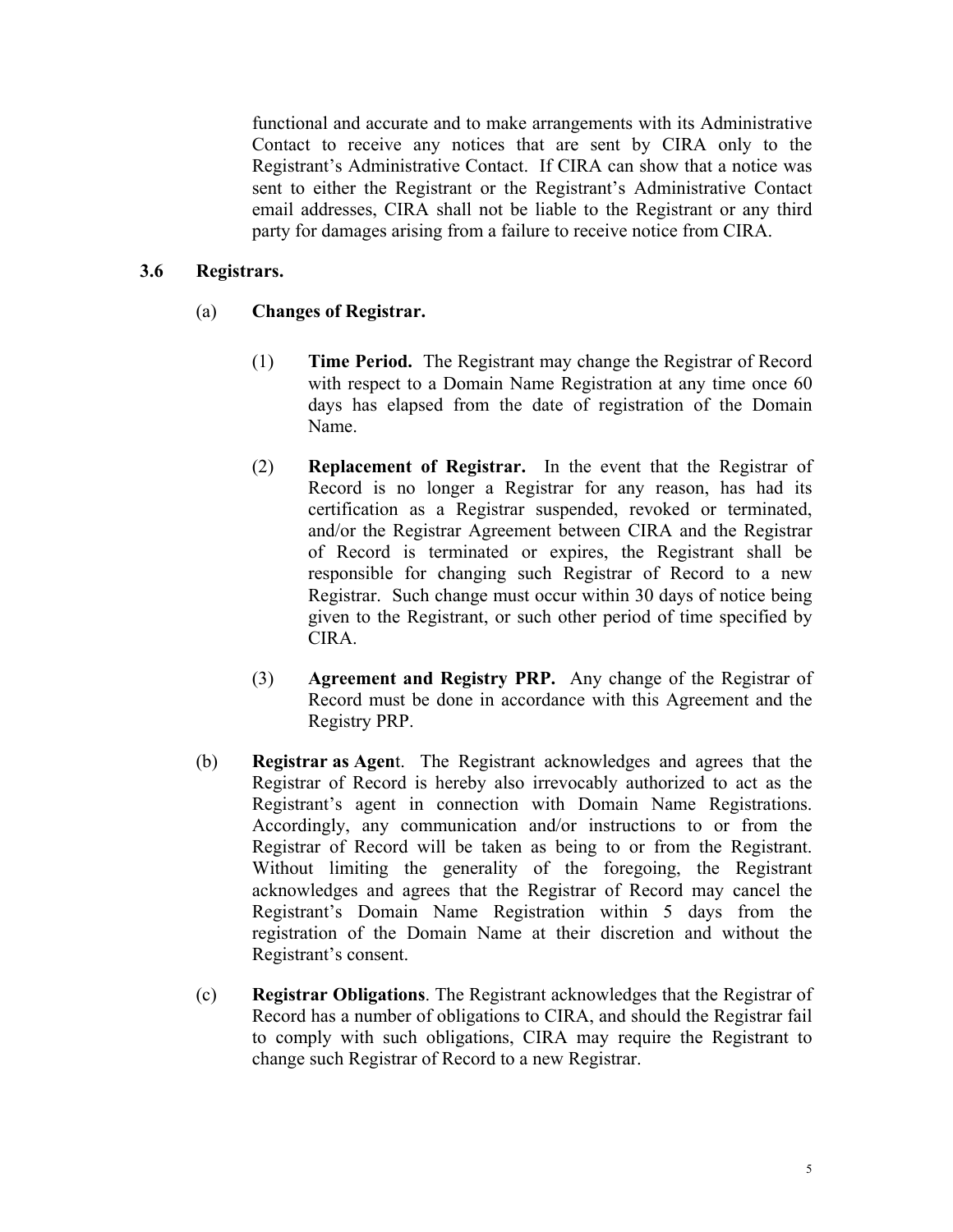**3.7 Membership.** The Registrant acknowledges and agrees that if the Registrant becomes a Member of CIRA, the Registrant agrees to abide by the terms of CIRA Membership, as set out in CIRA's Amended and Restated By-law No.1, Policy on Membership and the Registry PRP.

#### **ARTICLE 4 CERTAIN REGISTRANT OBLIGATIONS**

**4.1 Certain Registrant Obligations**. Throughout the Term of this Agreement, the Registrant shall comply with and abide by all provisions of this Agreement and the Registry PRP. Furthermore, the Registrant shall, in accordance with this Agreement and the Registry PRP:

- (a) submit Registration Information to CIRA upon request, and ensure at all times that the Registration Information is true, complete and accurate;
- (b) promptly give notice to the Registrar of Record (for communication to CIRA), of any change to any Registration Information;
- (c) comply with and observe all Applicable Laws;
- (d) immediately give notice to CIRA of any pending or threatened claim, demand, action, cause of action, proceeding, lawsuit, investigation or application (collectively a "**Claim**") in relation to any Domain Name Registration (or any judicial requests or orders to produce documents or information obtained from or supplied to the Registry) that became known to the Registrant;
- (e) not engage in any direct or indirect activity which, in CIRA's reasonable opinion, is designed to bring, or may bring, the Registry into disrepute, is designed to interfere, or may interfere, with CIRA's operations or is designed to expose, or may expose, CIRA to prosecution or to legal action by the Registrant or a third party;
- (f) act in good faith towards CIRA;
- (g) not allow any third party to use or operate any Domain Name Registration registered in the name of the Registrant and not register any Domain Name as agent for, or on behalf of, any third party in any manner whatsoever, including without limiting the generality of the foregoing, for the purposes of lending, leasing, licensing or otherwise granting rights in such Domain Name Registration to any third party for monetary or nonmonetary consideration, unless such third party: (i) otherwise qualifies under the applicable Registry PRP including without limitation CIRA's Canadian Presence for Registrants; or (ii) is an Affiliate of the Registrant. For this purpose, "**third party**" means any Person other than CIRA and the Registrant.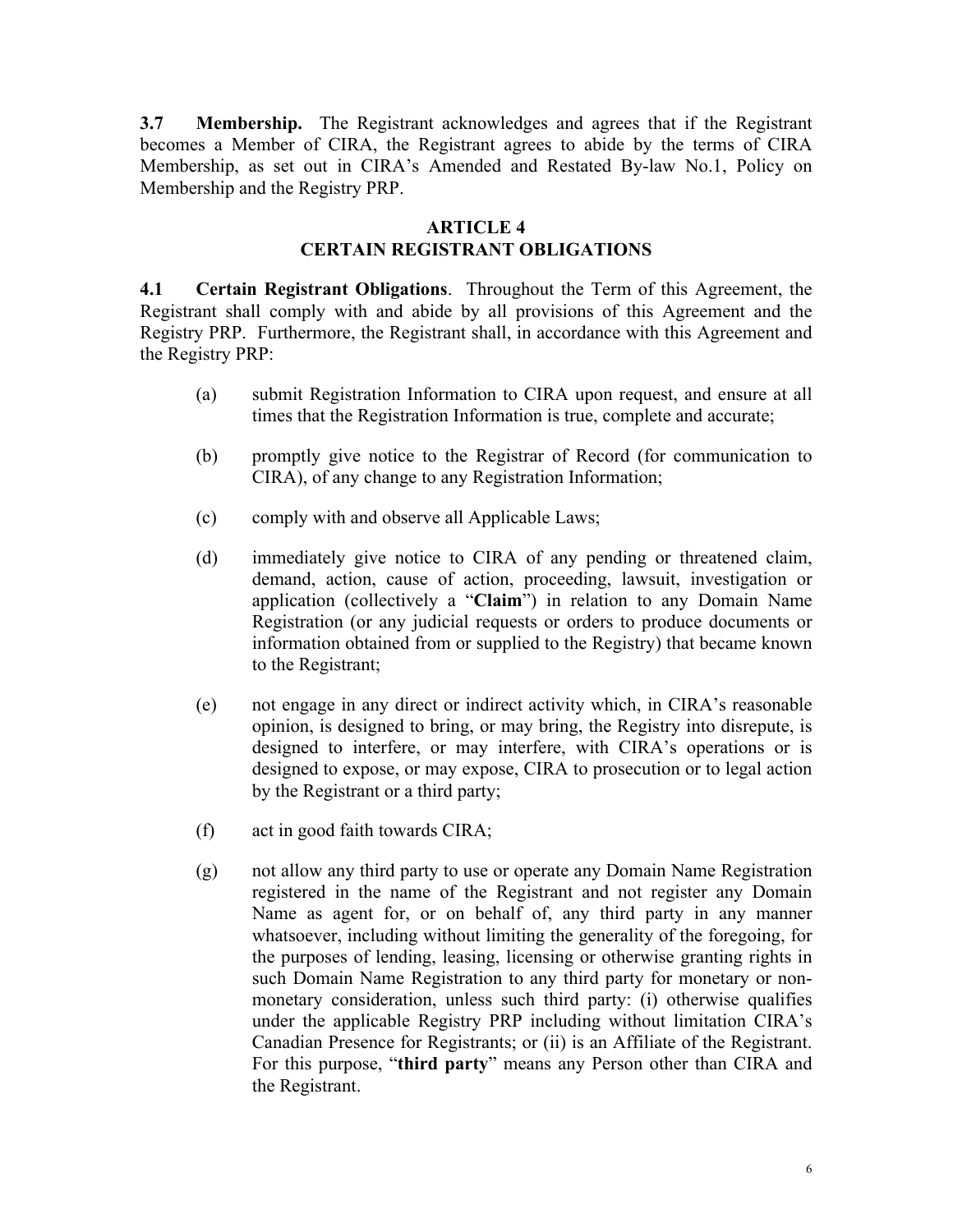- (h) be wholly responsible for the use and operation of any third, fourth, or further sub-level domain to any second level Domain Name Registration in the Registrant's name and the Registrant shall ensure that the use and operation of any such sublevel domain is conducted in compliance with this Agreement and the Registry PRP;
- (i) not use any trade-mark, trade-name or symbol of CIRA or any trade-mark, trade-name or symbol likely to be confused therewith; and
- (j) be wholly responsible for taking, or ensuring that the Registrar of Record deletes a Domain Name Registration during the Auto-Renew Grace Period, as such term is defined in the General Registration Rules, if the Registrant does not wish that the Domain Name Registration be renewed.

**4.2 No Conflict**. The Registrant shall not enter into any agreement with any Registrar or any other person that is inconsistent with, or in any way, modifies, affects, overrides, limits, contradicts or cancels the terms and conditions of this Agreement and/or the Registry PRP. To the extent that the provisions of any such agreement conflict or are inconsistent with the provisions of this Agreement and/or the Registry PRP, the Registrant hereby agrees that the provisions of this Agreement and Registry PRP shall prevail and be binding on the Registrant for the benefit of CIRA.

### **ARTICLE 5 REGISTRATION INFORMATION**

**5.1 Consent to Use of Registration Information**. The Registrant consents to the collection, use, storage and disclosure of Registration Information, including any personal information of the Registrant, as set out in CIRA's Privacy Policy, which is located on CIRA's website.

**5.2 Disclosure Procedure**. For any Registration Information which is not made available in the WHOIS database, the Registrant acknowledges and agrees that: (a) such information will be maintained in the CIRA Registry and may be used and disclosed by CIRA as permitted herein and/or in the Registry PRP; and (b) CIRA shall have no liability for any claim, damage, loss or expense arising as a result of the disclosure of Registrant Information as permitted herein and/or the Registry PRP.

**5.3 Third Party Correspondence**. The Registrant acknowledges and agrees that CIRA may forward to the Registrant any correspondence from third parties and may exercise its discretion to refuse to forward such correspondence. The Registrant agrees that CIRA shall have no liability for any claim, damage, loss or expense arising as a result of CIRA reviewing, sending, delaying or failing to review or send any such correspondence to the Registrant. The Registrant further acknowledges and agrees that CIRA has no control over the content of information that may be sent to the Registrant via CIRA and that CIRA shall have no liability for any claim, damage, loss or expense arising as a result of any such content.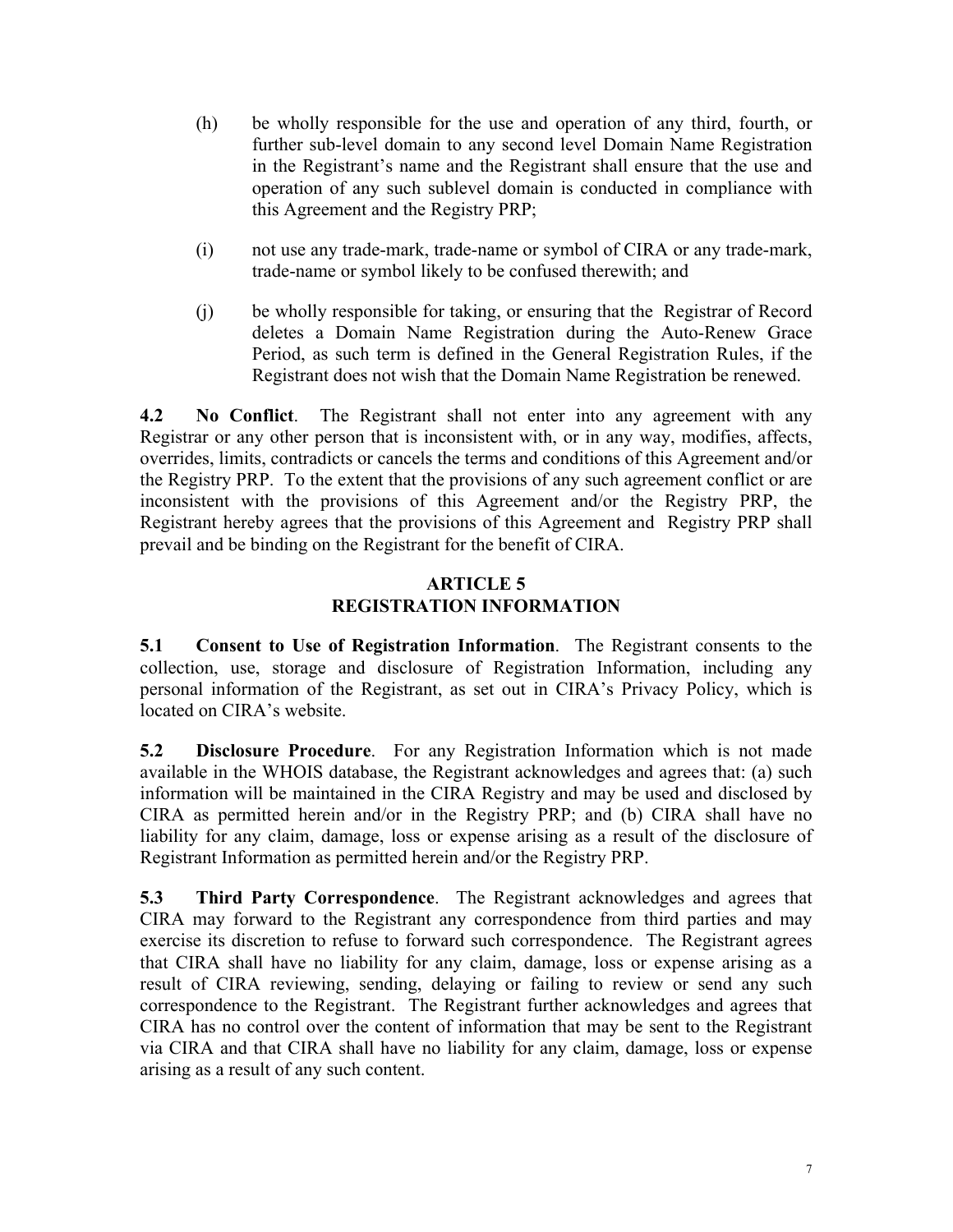**5.4 WHOIS.** The Registrant acknowledges and agrees that CIRA has no control over how any person uses the information disclosed by CIRA through the WHOIS database, whether or not the information is subject to domestic or foreign privacy laws.

### **ARTICLE 6**

## **REGISTRANT REPRESENTATIONS AND WARRANTIES**

**6.1 Representations and Warranties.** The Registrant covenants, represents and warrants to CIRA as follows:

- (a) **Authorization.** The Registrant has the power, authority and capacity to enter into this Agreement and all other documents and instruments contemplated by this Agreement and to carry out its obligations under this Agreement and such other documents and instruments.
- (b) **Registration Information.** During the Term of this Agreement, all Registration Information is and at all times shall be true, complete and accurate and not misleading.
- (c) **No Infringement.** During the Term of this Agreement, neither the registration of any Domain Name nor the manner in which the Registrant intends to use or uses such Domain Name will directly or indirectly infringe or otherwise violate the copyright, trade-mark, patent or other intellectual property or other rights of any person or defame any person or unlawfully discriminate against any person or breach any Applicable Laws.
- (d) **Qualification.** During the Term of this Agreement, the Registrant meets and shall continue to meet all the requirements of this Agreement and the Registry PRP to: (a) be a Registrant, (b) apply for the registration of a Domain Name Registration, and (c) hold and maintain a Domain Name Registration, including without limitation CIRA's Canadian Presence Requirements for Registrants.

**6.2 Survival**. The Registrant acknowledges and agrees that the limitations on warranties, conditions and liabilities, and the representations and warranties of the Registrant contained herein shall forever survive the expiry or termination of this Agreement or any suspension or deletion of any Domain Name Registration.

### **ARTICLE 7 TERM; RIGHTS AND REMEDIES OF CIRA**

**7.1 Term.** The term of this Agreement (the "**Term**") shall commence effective upon the date that the Registrant enters into this Agreement with CIRA and shall continue in force until terminated as set out herein.

**7.2 Restrictions on Domain Name Registrations.** CIRA may, in accordance with this Agreement, the Registry PRP or, in its sole discretion and at its sole option, restrict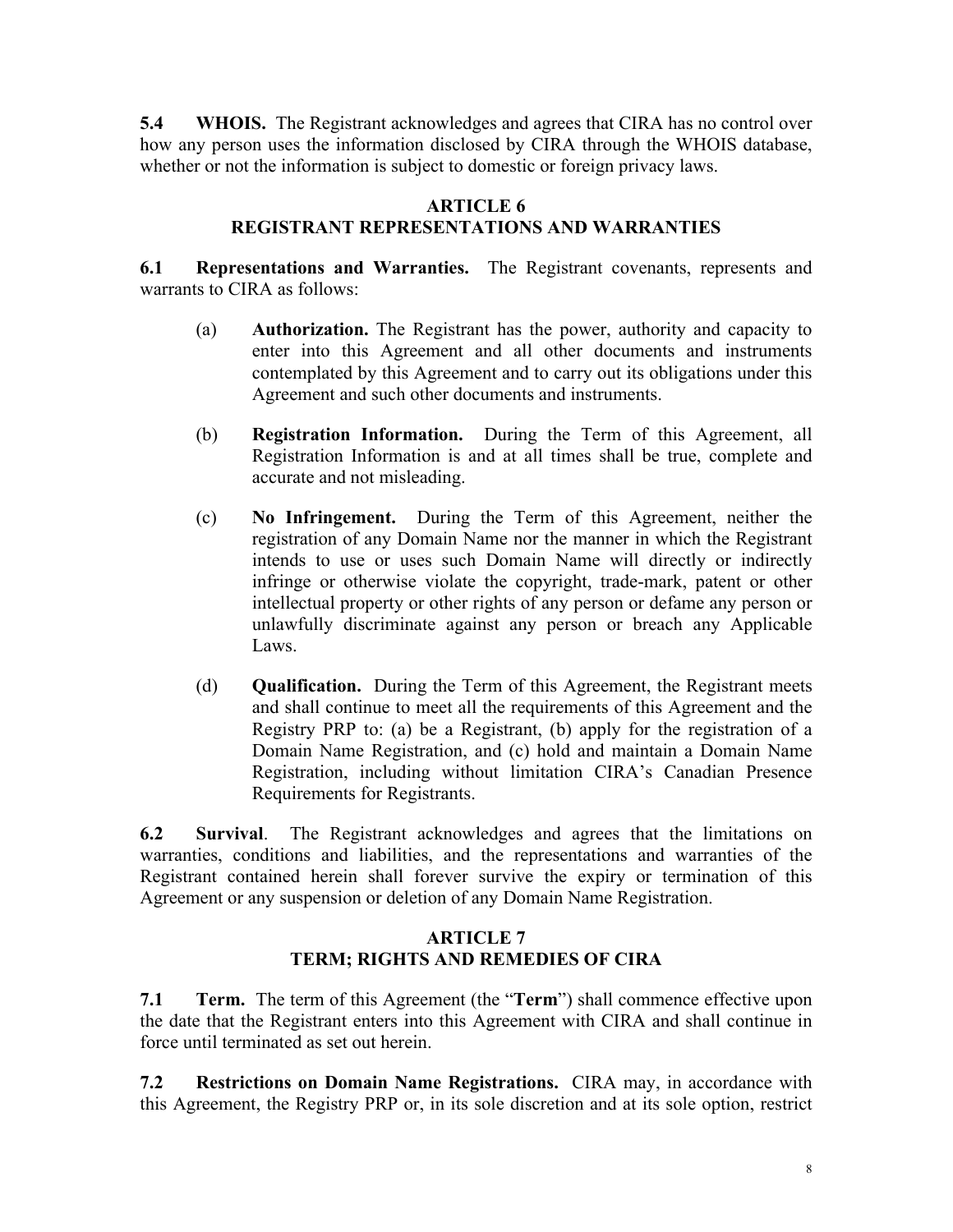the Registrant's ability to renew, transfer, modify, or delete any or all of the Registrant's Domain Name Registrations.

**7.3 Suspension and/or Deletion of Domain Name Registrations**. CIRA may, in its sole discretion and at its sole option, upon notice to the Registrant suspend and/or delete a Domain Name Registration within 30 days of the registration of the Domain Name for any reason whatsoever. CIRA may also, in its sole discretion and at its sole option, upon notice to the Registrant suspend and/or delete a Domain Name Registration in the event that:

- (a) the Registration Information concerning such Domain Name Registration contains false, misleading, incomplete, and/or inaccurate information;
- (b) the Registrar of Record fails to pay to CIRA when due any Fees payable by the Registrar of Record to CIRA with respect to a Domain Name Registration for any reason whatsoever;
- (c) the Registrant breaches any term of this Agreement or any of the Registry PRP;
- (d) the Registrant at any time fails to meet all of the requirements of this Agreement and/or the Registry PRP to: (a) be a Registrant, (b) apply for the registration of a Domain Name Registration, and/or (c) hold and maintain a Domain Name Registration, including without limitation CIRA's Canadian Presence Requirements for Registrants;
- (e) the Registrant engages in any direct or indirect activity which in CIRA's reasonable opinion: (1) brings, or may bring, the Registry into disrepute; (2) interferes, or may interfere, with the Registry and/or CIRA's operations; and/or (3) exposes, or may expose, CIRA to prosecution or to legal action by the Registrant or a third party;
- (f) maintaining the Domain Name Registration would put CIRA in conflict with requirements of Applicable Laws, or any applicable federal, provincial or territorial human rights legislation or the *Criminal Code*  (Canada), or the terms of an order, ruling, decision or judgment of a court, tribunal, board, administrative body, commission or arbitrator;
- (g) the deletion, transfer or suspension of a Domain Name Registration is required by an order or decision under CIRA's Domain Name Dispute Resolution Policy or an order, ruling, decision or judgment of a court, tribunal, board, administrative body, commission or arbitrator; or
- (h) the designation by the government of Canada of CIRA to manage, operate and control the Registry is terminated or CIRA is no longer recognized at the international level as having the exclusive authority to operate the Registry.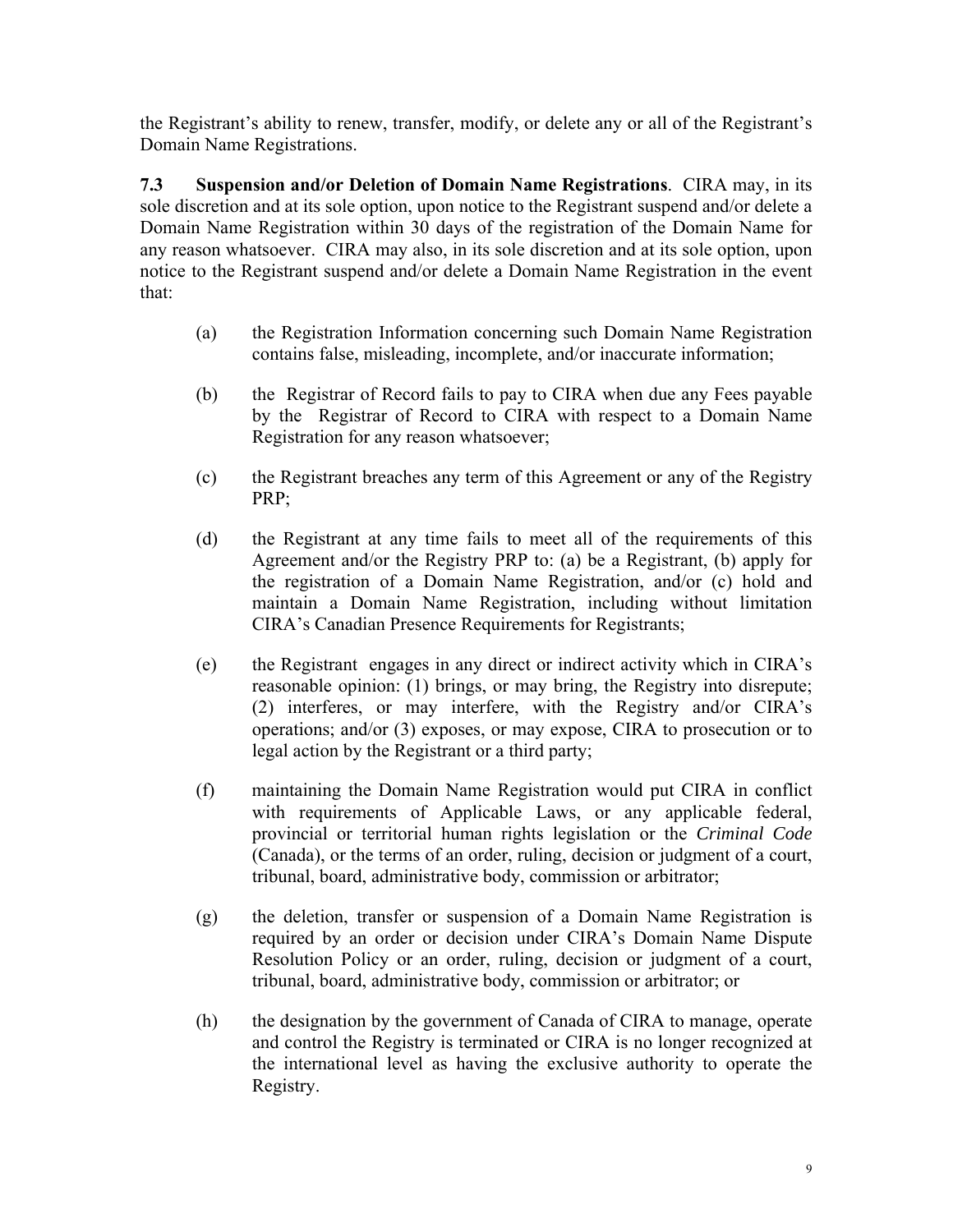**7.4 Suspension and/or Deletion by CIRA**. In addition to CIRA's other rights and remedies herein, CIRA may at its sole discretion and at its sole option suspend and/or delete any Domain Name Registration that it deems necessary to (1) protect the integrity and stability of the registry; (2) to comply with any applicable laws, government rules or requirements, requests of law enforcement, or any dispute resolution process; (3) to avoid any liability, civil or criminal, on the part of CIRA, as well as its officers, directors, and employees; or (4) to correct mistakes made by CIRA or any Registrar in connection with a Domain Name Registration.

**7.5 Suspension and Deletion for Failure to Confirm Registration Information.** CIRA may in its sole discretion and at its sole option immediately suspend a Domain Name Registration for failure by the Registrant to satisfactorily confirm the truth, accuracy and/or completeness of Registration Information upon CIRA's request. During the period of suspension as prescribed by CIRA, the Registrant may at any time reactivate the suspended Domain Name Registration by satisfactorily confirming or correcting the Registration Information. If a Registrant fails to confirm the Registration Information in accordance with the Registry PRP within the period of suspension prescribed by CIRA, CIRA may, in its sole discretion, delete the Domain Name Registration.

**7.6 Effect of Suspension**. During any period in which a Domain Name Registration has been suspended pursuant to the provisions of this Agreement or the Registry PRP:

- (a) the Domain Name Registration will not be included in the list of Domain Name Registrations transferred on a daily basis to the Registry's primary domain name server and accordingly, an Internet user will not be able to send an email or access a web page which incorporates such Domain Name Registration;
- (b) no transactions or activities associated with the Domain Name Registration and/or information concerning the Domain Name Registration will be possible, including without limitation, renewals, transfers, deletions, modifications or other requests or transactions;
- (c) CIRA will continue to list such suspended Domain Name Registration in the WHOIS look up system of the Registry and the WHOIS look up system will indicate that the Domain Name Registration has been suspended;
- (d) CIRA may reactivate the suspended Domain Name Registration at any time in its sole discretion; and
- (e) CIRA may extend the period of suspension at any time for such period as CIRA may determine in its sole discretion.

**7.7 Effect of Deletion of a Domain Name Registration**. Upon the deletion by CIRA of a Domain Name Registration for any reason pursuant to this Agreement: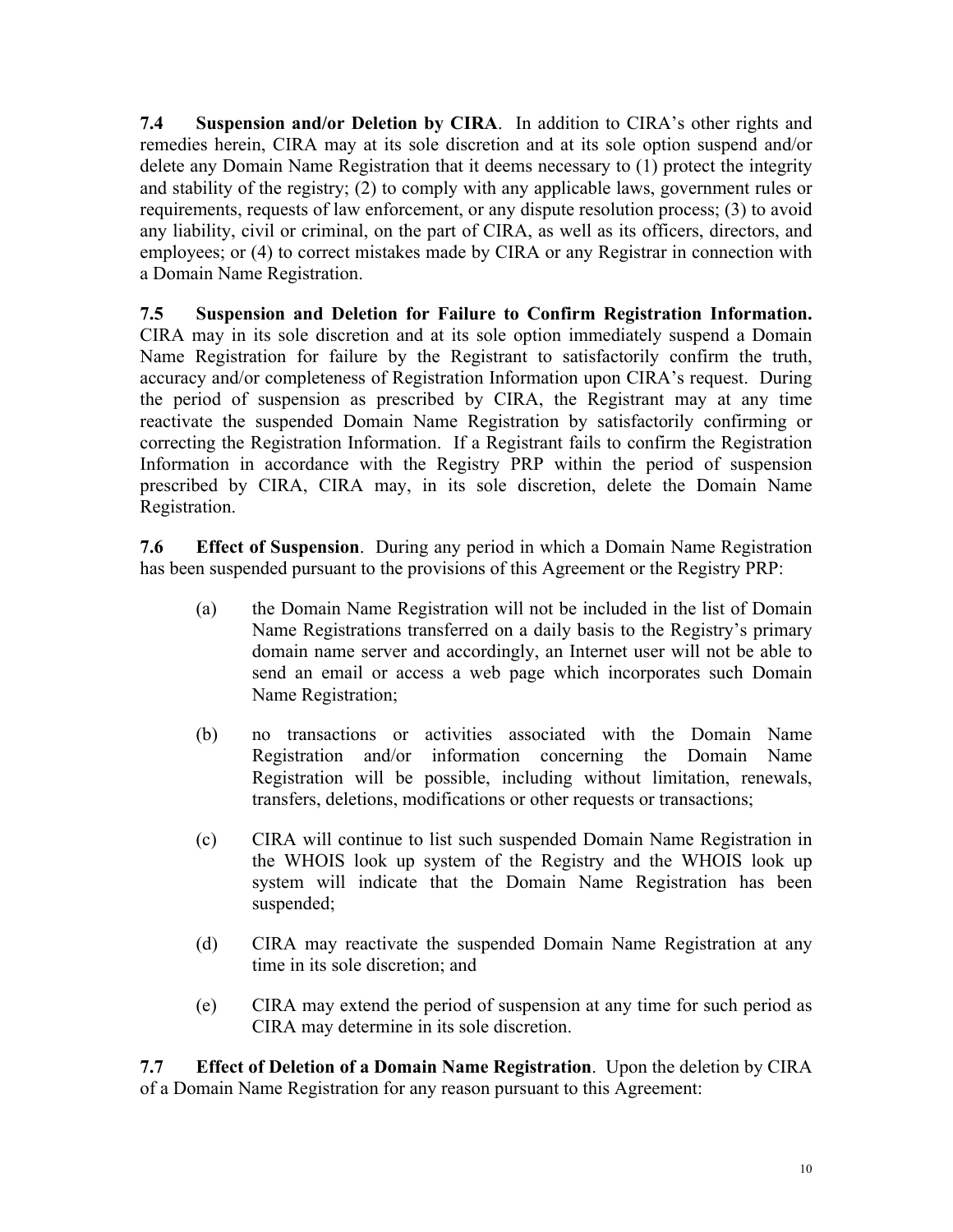- (a) the Registrant will no longer be entitled to the use of such Domain Name Registration and accordingly, an Internet user will not be able to send an email or access a web page which incorporates such Domain Name Registration;
- (b) the Domain Name Registration will be deleted from the Registry and will be available for registration in the name of another person;
- (c) CIRA will list the deleted Domain Name Registration as available in its WHOIS look up system; and
- (d) if the Registrant is a Member, the Registrant will cease being a Member forthwith after deletion of the Domain Name Registration, unless the Registrant has at least one other Domain Name Registration.

**7.8 Prohibition on New Registrations.** CIRA, in its sole discretion, shall have the right to refuse any Registration Request from an Applicant if the Applicant previously had a Registrant Agreement terminated by CIRA.

**7.9 Termination of Agreement by CIRA**. CIRA may, in its sole discretion and at its sole option, terminate this Agreement by giving notice thereof to the Registrant (such termination to be effective on the date specified by CIRA in the notice) in the event that:

- (a) the Registrant breaches any term of this Agreement or any of the Registry PRP, other than as set forth in Sections 7.8(b) through (h), and fails to cure that breach within 10 days of receipt of notice from CIRA;
- (b) the Registrant disrupts or abuses CIRA's registry services as determined by CIRA in its sole discretion, acting reasonably;
- (c) all of the Domain Name Registrations registered in the name of the Registrant have been deleted or have expired;
- (d) the designation by the government of Canada of CIRA to manage, operate and control the Registry is terminated or CIRA is no longer recognized at the international level as having the exclusive authority to operate the Registry;
- (e) the Registrant files, or consents to the filing against it of, any petition for relief, reorganization or liquidation under any bankruptcy or insolvency law of any jurisdiction, or has any such petition filed against it that is not dismissed within 30 days thereafter;
- (f) the Registrant makes a general assignment for the benefit of its creditors, or consents to the appointment of a custodian, receiver, trustee or other officer with similar powers over a substantial portion of its assets, or has any proceeding seeking such an appointment filed against it;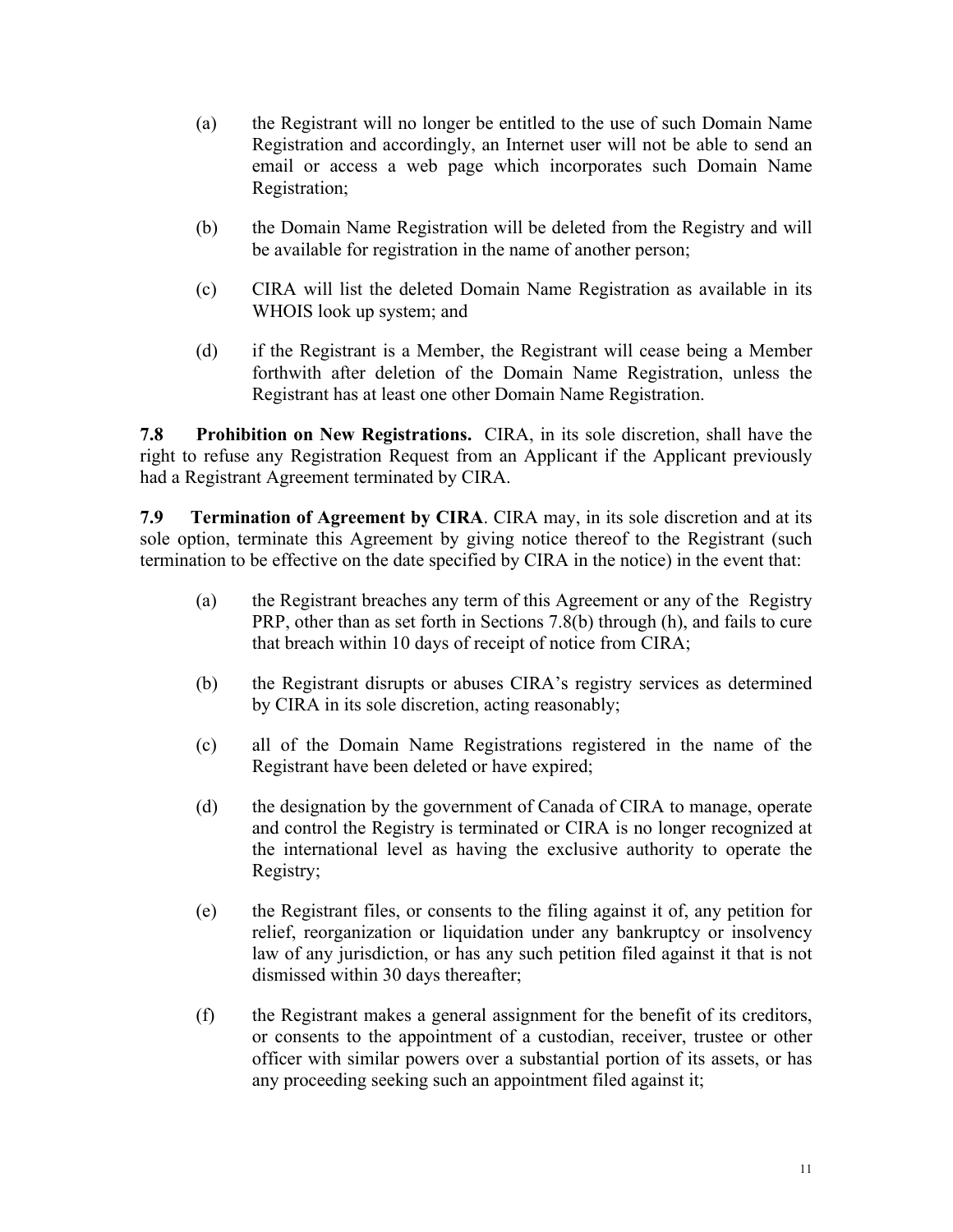- (g) an execution or any other process of any court shall become enforceable against the Registrant; and/or
- (h) the Registrant ceases to carry on business in the normal course, dissolves or is wound up, or ceases to exist as the Person listed in the Registry.

**7.10 Termination by Registrant**. The Registrant shall be entitled (either directly or through the Registrar of Record) to terminate this Agreement at any time by giving 30 days notice to CIRA. The Registrant understands and agrees that there shall be no refund of any Fees in such event.

**7.11 Effect of Termination of Agreement.** Upon termination of this Agreement for any reason: (a) all Domain Name Registrations in the name of the Registrant shall be immediately and automatically deleted and they shall be made available for any other person to register; (b) in the case of a Registrant who is a Member, the immediate and automatic termination of the Registrant's Membership in CIRA; and (c) Sections 5.1, 6, 7.9, 8, 9 and 10 of this Agreement shall survive.

#### **ARTICLE 8**

# **LIMITATIONS ON WARRANTIES, CONDITIONS, LIABILITY; INDEMNIFICATION**

**8.1 EXCLUSION OF REPRESENTATIONS, WARRANTIES AND CONDITIONS**. THE REGISTRANT EXPRESSLY UNDERSTANDS AND AGREES THAT:

ALL SERVICES PROVIDED BY CIRA, INCLUDING WITHOUT LIMITATION, THE PROVISION OF DOMAIN NAME REGISTRATIONS ("SERVICES"), ARE PROVIDED ON AN "AS IS" AND "AS AVAILABLE" BASIS. CIRA MAKES NO REPRESENTATIONS, WARRANTIES OR CONDITIONS OF ANY KIND, WHETHER ORAL OR WRITTEN, EXPRESS OR IMPLIED, STATUTORY OR OTHERWISE REGARDING THE SERVICES, INCLUDING, WITHOUT LIMITATION, ANY WARRANTY OR CONDITION OF MERCHANTABLE QUALITY OR FITNESS FOR A PARTICULAR PURPOSE OR NON-INFRINGEMENT.

WITHOUT LIMITING THE FOREGOING, CIRA MAKES NO WARRANTY:

- THAT THE REGISTRY WILL BE AVAILABLE AT ALL TIMES DURING THE TERM;
- THAT THE SERVICES WILL BE TIMELY, SECURE OR ERROR FREE;
- THAT THE SERVICES WILL BE FREE FROM BUGS OR VIRUSES;
- WITH RESPECT TO THE ACCESSIBILITY, COMPATIBILITY OR INTEROPERABILITY OF THE REGISTRY OR THE SYSTEMS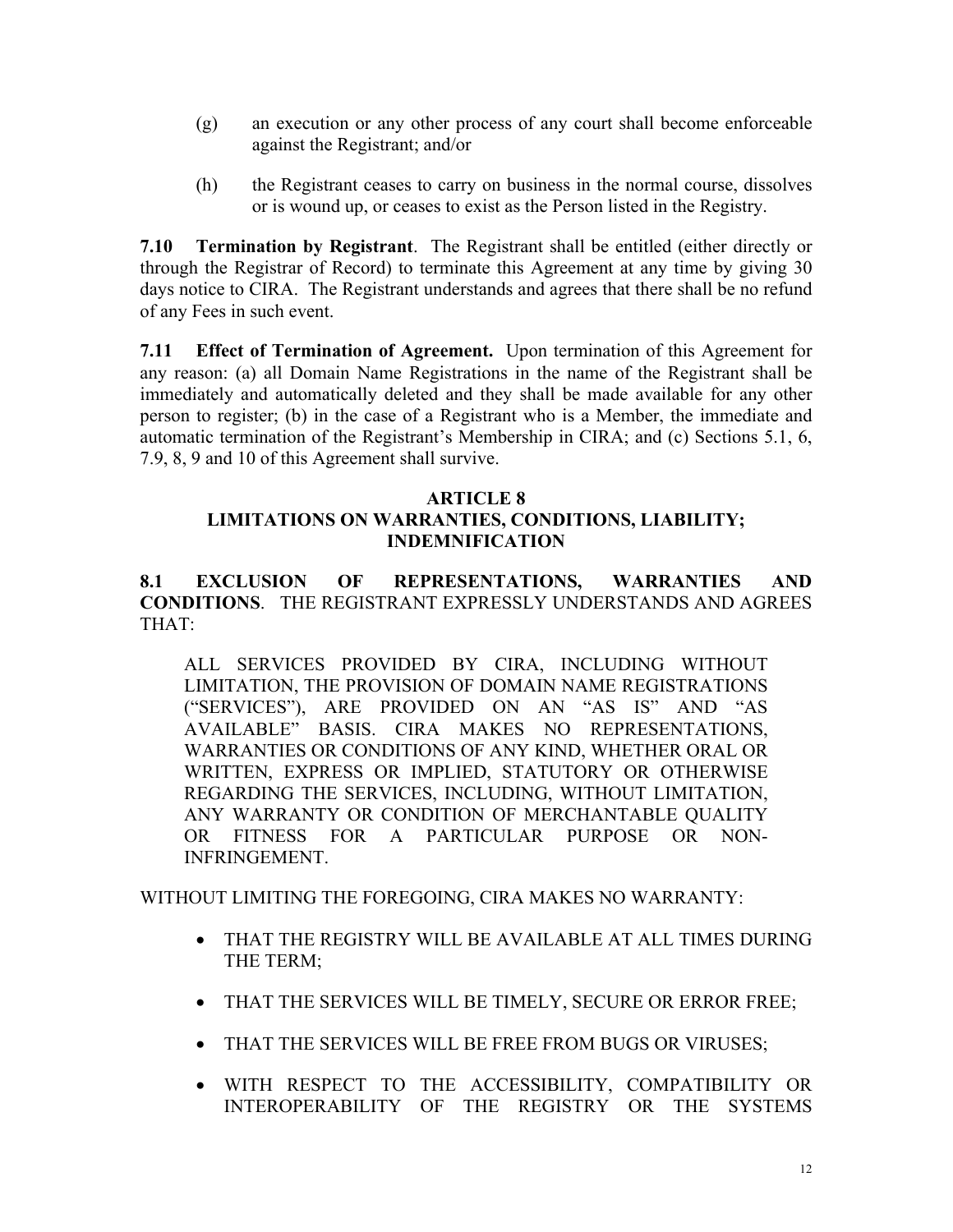ACCESSED BY THE REGISTRAR(S) OF RECORD AND/OR THE REGISTRANT; OR

 WITH RESPECT TO THE SECURITY OF THE REGISTRY OR ANY SYSTEMS ACCESSED BY THE REGISTRAR(S) OF RECORD AND/OR THE REGISTRANT.

**8.2 LIMITATION OF LIABILITY**. NOTWITHSTANDING ANY PROVISION OF THIS AGREEMENT TO THE CONTRARY, REGARDLESS OF THE FORM OR CAUSE OF ACTION WHETHER IN CONTRACT OR TORT OR THE NUMBER OF CLAIMS, WHETHER OR NOT SUCH DAMAGES ARE FORESEEABLE OR CIRA HAS BEEN ADVISED OF THE POSSIBILITY OF SUCH DAMAGES, AND WHETHER IN RESPECT OF A BREACH OR DEFAULT IN THE NATURE OF A BREACH OF CONDITION OR FUNDAMENTAL TERM OR A FUNDAMENTAL BREACH:

- (A) CIRA AND ITS DIRECTORS, OFFICERS, EMPLOYEES, AGENTS OR REPRESENTATIVES SHALL NOT HAVE ANY LIABILITY TO THE REGISTRANT FOR ANY ECONOMIC, CONSEQUENTIAL, INDIRECT, INCIDENTAL OR SPECIAL DAMAGES (INCLUDING, BUT NOT LIMITED TO, ANY LOST REVENUES OR PROFITS) ARISING OUT OF OR RELATED TO THIS AGREEMENT, AND
- (B) CIRA'S ENTIRE LIABILITY FOR ANY CLAIM ARISING OUT OF OR RELATED TO THIS AGREEMENT (OTHER THAN LIABILITY FOR DEATH OR PERSONAL INJURY CLAIMS) SHALL BE LIMITED TO ACTUAL, DIRECT, PROVABLE DAMAGES NOT TO EXCEED THE AMOUNT RECEIVED BY CIRA FROM THE REGISTRAR OF RECORD FOR THE DOMAIN NAME REGISTRATION THAT IS THE SUBJECT OF SUCH CLAIM.

FOR GREATER CERTAINTY, AND WITHOUT LIMITING THE GENERALITY OF THE FOREGOING, THIS EXCLUSION OF LIABILITY SHALL APPLY TO ANY COSTS, LOSSES OR DAMAGES OF ANY KIND WHATSOEVER ARISING FROM OR RELATED TO ACCESS DELAYS OR INTERRUPTIONS TO THE REGISTRY, CIRA'S WEBSITE, ANY PRODUCT, SERVICE OR OPERATION (INCLUDING BUT NOT LIMITED TO E-MAIL AND VOIP) RELYING ON THE PROPER FUNCTION OF THE .CA DOMAIN, THE REGISTRANT'S WEBSITE, OR THE DOMAIN NAME REGISTRATION SYSTEM; ISSUES WITH THE DNS ("DOMAIN NAME SYSTEM"); UNAUTHORIZED USE OR MISUSE OF THE REGISTRATION INFORMATION; OR CIRA'S FAILURE OR REFUSAL TO REGISTER, RENEW, TRANSFER, MAINTAIN, MODIFY OR DELETE A DOMAIN NAME REGISTRATION.

THE REGISTRANT ALSO AGREES TO BE BOUND BY THE LIMITATION OF LIABILITY CLAUSE IN THE CIRA DOMAIN NAME DISPUTE RESOLUTION POLICY.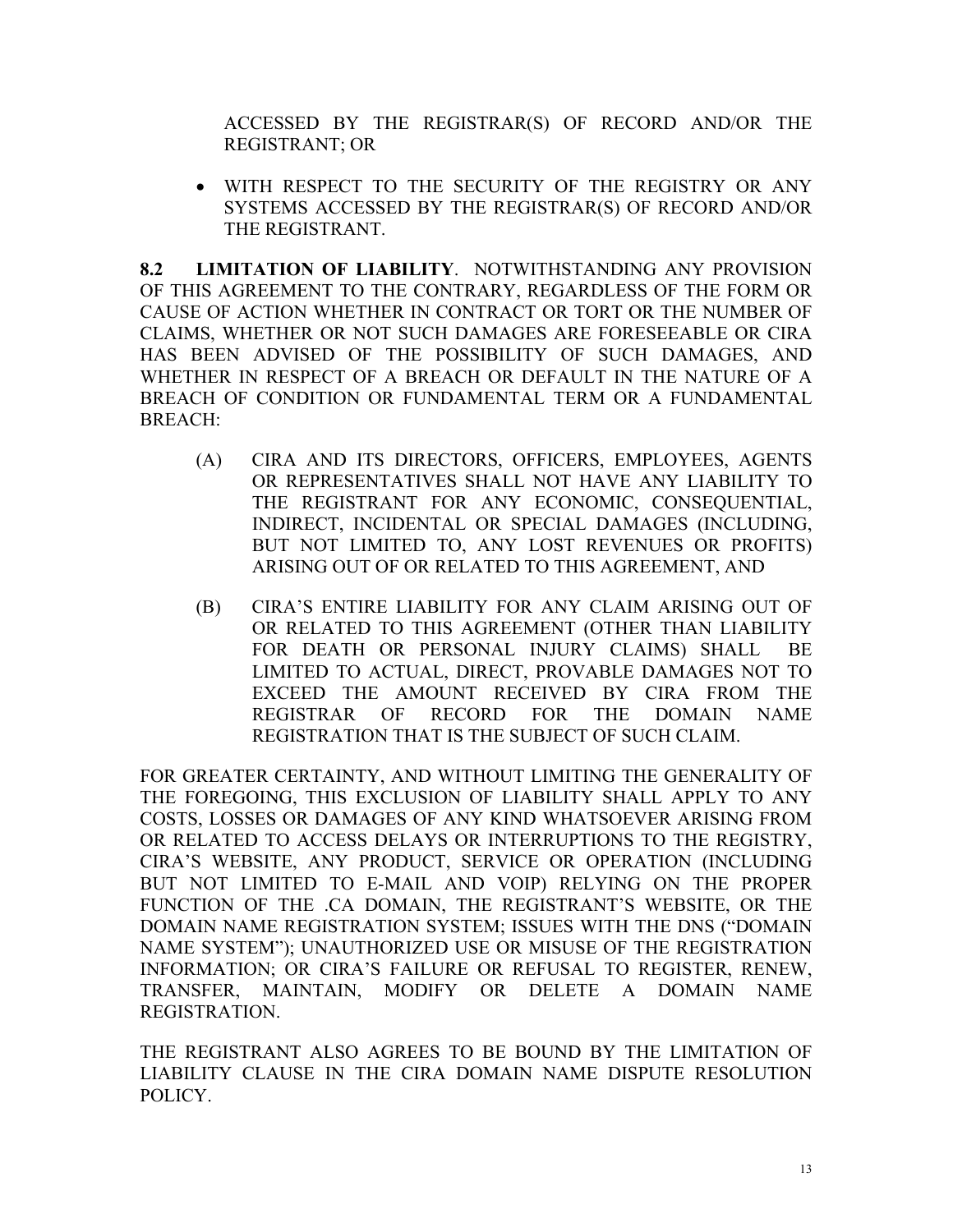## **8.3 Indemnity**.

- (a) The Registrant agrees to defend, indemnify and save CIRA and its contractors, agents, employees, officers, directors, Members, affiliates and assigns harmless from and against any and all damages, liabilities, obligations, losses, claims, demands, actions, causes of action, lawsuits, penalties, costs and expenses (including, without limitation, reasonable legal and other related costs) arising out of or in any way connected with the Registrant's use of the Services, including without limitation the Registrant's use of any Domain Name Registration, the Registrant's violation of the Registrant Agreement or Registry PRP, or the Registrant's violation of any rights of another person.
- (b) If a Claim is made, or CIRA believes a Claim is likely, CIRA may seek written assurances from the Registrant concerning their obligation to indemnify CIRA. The Registrant acknowledges and agrees that its failure to provide those assurances may be considered by CIRA to be a material breach of this Agreement.
- (c) CIRA shall have the right to participate in any defence by the Registrant of a third-party claim, with counsel of CIRA's choice at CIRA's own expense. CIRA shall reasonably cooperate in the defence at the Registrant's request and expense. The Registrant must receive CIRA's prior written consent regarding any related settlement of a Claim.

### **ARTICLE 9 LEGAL RELATIONSHIP**

**9.1 Independent Contractors**. The legal relationship between CIRA and the Registrant and CIRA and each Registrar of Record is that of independent contractors. Under no circumstances shall this Agreement be construed to create a partnership, agency or joint venture between CIRA and the Registrant or CIRA and any Registrar(s) of Record.

**9.2 No Agency**. Neither party shall have any right, power or authority to act on behalf of the other party and neither party shall create any express or implied obligations or financial commitments on behalf of the other party.

**9.3 Registrant Bound as a Principal**. The Registrant agrees that the Registrant is bound as a principal by all of the terms and conditions of this Agreement, and the Registry PRP, notwithstanding that the Registrar of Record and/or an agent of the Registrant applied for the registration of the Registrant's selected Domain Name(s) on behalf of the Registrant. The continued registration of the Registrant's Domain Name Registrations shall ratify any unauthorized actions of the Registrar of Record and any such agent. In addition, the Registrant is responsible for any errors made by the Registrar of Record or any such agent.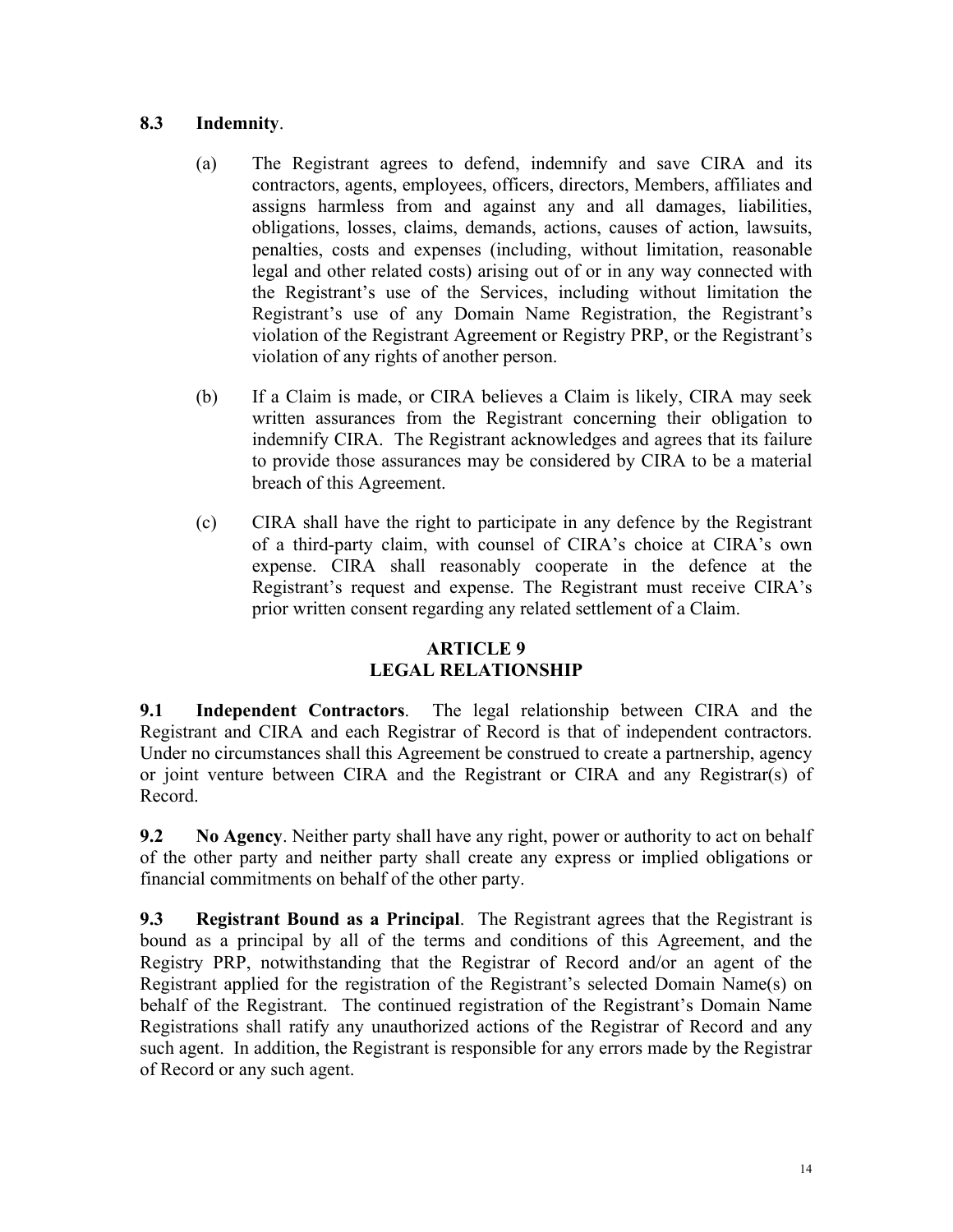#### **ARTICLE 10 GENERAL TERMS**

**10.1 Notices**. Any notice or other communication provided hereunder shall be in writing. Notices from CIRA to the Registrant shall be sent only by email to the email addresses listed in the Registration Information for the Registrant and/or the Registrant's Administrative Contact, and will be deemed to have been given and received on the date on which they are sent. Notices from the Registrant to CIRA shall be sent by: (a) personal delivery, (b) courier, or (c) confirmed facsimile transmission, addressed to: Corporate Counsel, CIRA, 979 Bank Street, Suite 400, Ottawa, Ontario K1S 5K5 and shall be effective on the earlier of: (i) confirmation of receipt or (ii) three days after the date of posting or transmission.

**10.2 Time of Essence**. Time is of the essence in this Agreement.

**10.3 Further Assurances**. Each party will promptly do, execute, deliver or cause to be done, executed and delivered all further acts, documents and things in connection with this Agreement that the other party may reasonably require, for the purposes of giving effect to this Agreement.

**10.4 Successors and Assigns**. This Agreement will enure to the benefit of, and be binding on, the parties and their respective administrators, executors or other legal representatives, successors and permitted and qualified assigns. CIRA may assign or transfer all or any part of its rights and obligations under this Agreement to any person The Registrant shall not assign or transfer, whether absolutely, by way of security or otherwise, all or any part of its rights or obligations under this Agreement without the prior written consent of CIRA, which consent shall be in CIRA's sole discretion. Any such purported assignment or transfer, or attempt to so assign and transfer without CIRA's prior written consent, shall be of no force and effect.

**10.5 Entire Agreement**. This Agreement (including the Registry PRP which are incorporated by reference herein) constitutes the entire agreement between the parties pertaining to the subject matter of this Agreement and supersedes all prior agreements, understandings, negotiations and discussions, whether oral or written. There are no conditions, warranties, representations or other agreements between the parties in connection with the subject matter of this Agreement (whether oral or written, express or implied, statutory or otherwise) except as specifically set out in this Agreement.

**10.6 Waiver**. A waiver of any default, breach or non-compliance under this Agreement is not effective unless in writing and signed by the party to be bound by the waiver. No waiver will be inferred from or implied by any failure to act or delay in acting by a party in respect of any default, breach or non-observance or by anything done or omitted to be done by the other party. The waiver by a party of any default, breach or non-compliance under this Agreement will not operate as a waiver of that party's rights under this Agreement in respect of any continuing or subsequent default, breach or nonobservance (whether of the same or any other nature).